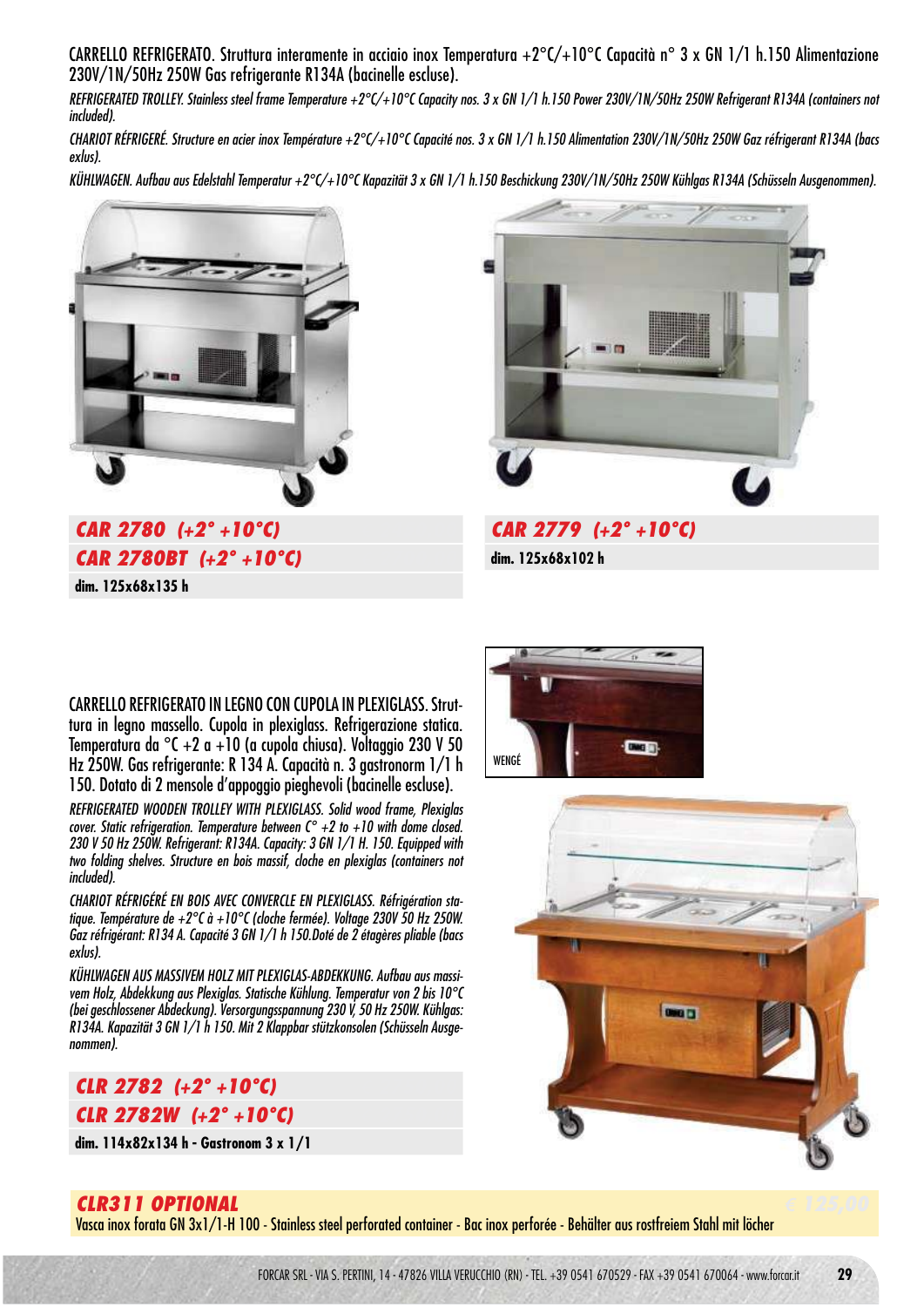

# **CLR 2786** (+2° +10°C) **CLR 2786W (+2° +10°C) € 2400,00**

**dim. 114x82x141 h - Gastronom 3x1/1**



CARRELLO REFRIGERATO IN LEGNO CON CUPOLA IN PLEXIGLASS. Struttura in legno massello. Cupola in plexiglass. Refrigerazione statica. Temperatura da °C +2 a +10 con coperchi posizionati. Voltaggio 230 V 50 Hz. Gas refrigerante: R 134 A. Capacità n. 3 gastronorm 1/1 h 150. Dotato di 2 mensole d'appoggio pieghevoli (bacinelle escluse).

WOODEN REFRIGERATED CARTS WITH PLEXIGLAS DOMES. Solid wood frame. Plexiglass cover. Static refrigeration. Temperature between  $C^{\circ}$  +2 to +10 when covers are positioned. 230 V 50 Hz. Refrigerant: R134A. Capacity: 3 GN 1/1 H. 150. Equipped with two folding shelves (containers not included).

CHARIOT RÉFRIGÉRÉ EN BOIS AVEC CLOCHE EN PLEXIGLAS. Structure en bois massif, convercle en plexiglass. Réfrigération statique. Température de  $+2^{\circ}$ C à  $+10^{\circ}$ C avec les couvercles en position. Voltage 230V 50 Hz. Gaz réfrigérant: R134 A. Capacité 3 GN 1/1 h 150. Equipé de 2 étagères pliables (bacs exlus).

KÜHLWAGEN AUS MASSIVEM HOLZ MIT PLEXIGLAS-ABDECKUNG. Aufbau aus massivem Holz, Abdeckung aus Plexiglas. Statische Kühlung. Temperatur von 2°C bis 10°C (bei geschlossener Abdeckung). Versorgungsspannung 230 V, 50 Hz. Kühlgas: R134A. Kapazität 3 GN 1/1 h 150. Kapazität 3 GN 1/1 h 150. Mit 2 Klappbaren Stützkonsolen ausgestattet (Schüsseln Ausgenommen).

CARRELLO REFRIGERATO IN LEGNO. Struttura in legno massello. Refrigerazione statica. Temperatura da  $\degree$ C +2 a +10 con coperchi posizionati. Voltaggio 230 V 50 Hz. Gas refrigerante: R 134 A. Capacità n. 3 gastronorm 1/1 h 150. Dotato di 1 mensola d'appoggio pieghevole (bacinelle escluse).

WOODEN REFRIGERATED TROLLEY. Solid wood frame. Static refrigeration. Temperature between  $C^{\circ}$  +2 to +10 when covers are positioned. Refrigerant: R134A. Capacity: 3 GN 1/1 H. 150. Equipped with one folding shelf (containers not included).

CHARIOT RÉFRIGÉRÉ EN BOIS. Structure en bois massif. Réfrigération statique. Température de +2°C à +10°C avec les couvercles en position. Voltage 230V 50 Hz. Gaz réfrigérant: R134 A. Capacité 3 GN 1/1 h 150. Equipé de 1 étagère pliable (bacs exlus).

KÜHLWAGEN AUS MASSIVEM HOLZ. Aufbau aus massivem Holz. Statische Kühlung. Temperatur von 2°C bis 10°C (bei geschlossener Abdeckung). Versorgungsspannung 230 V, 50 Hz. Kühlgas: R134A. Kapazität 3 GN 1/1 h 150. Kapazität 3 GN 1/1 h 150. Mit 1 klappbarer Stützkonsole ausgestattet (Schüsseln Ausgenommen).

#### **CLR 2784 (+2° +10°C) € 2500,00**

**dim. 110x75x134 h - Gastronom 3x1/1**



### **CF311 OPTIONAL € 125,00**

Vasca inox forata GN 3x1/1-H 100 - Stainless steel perforated container - Bac inox perforée - Behälter aus rostfreiem Stahl mit löcher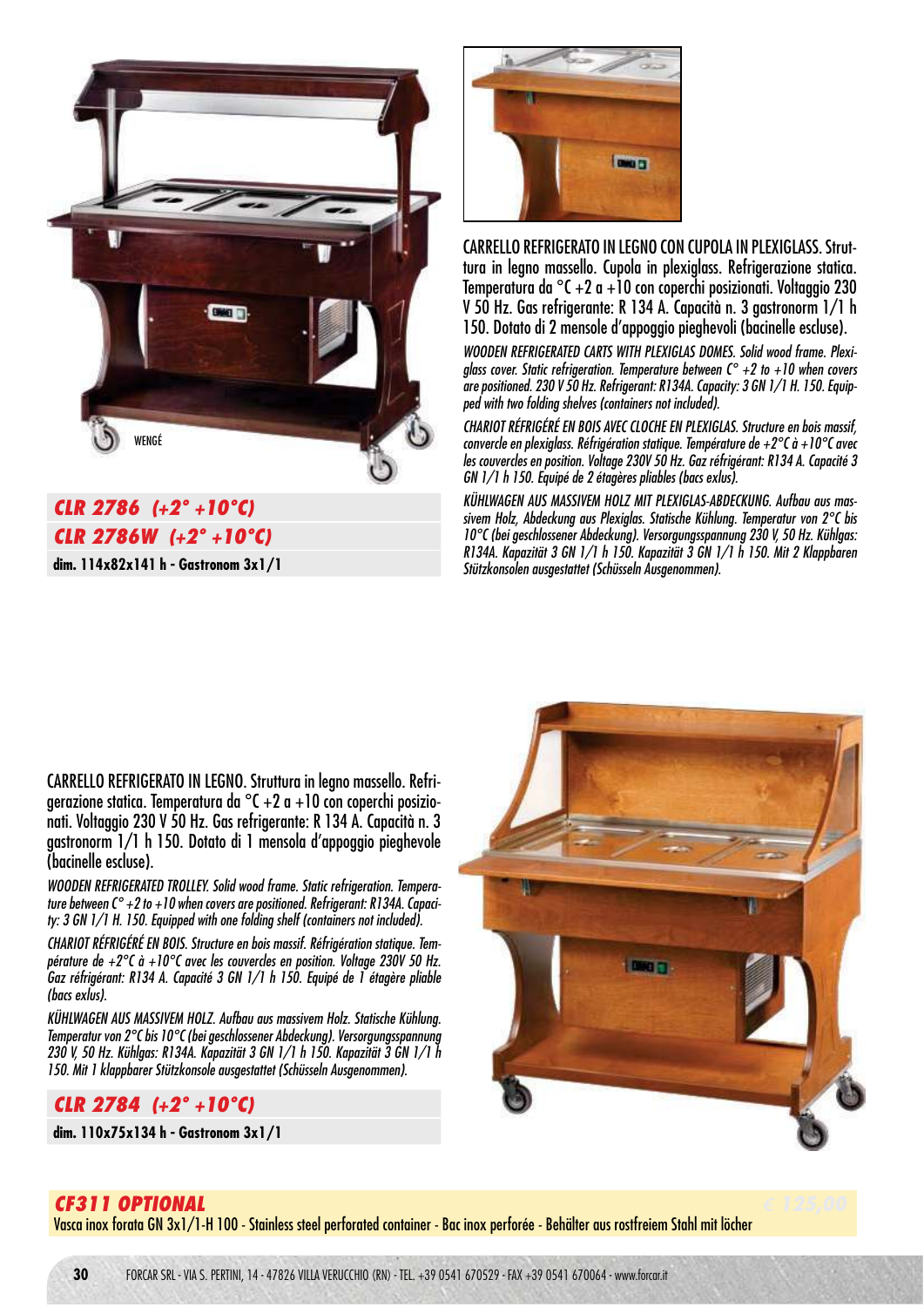



**CLR 2787 (+2° +10°C) CLR 2787BT (-5° +5°C) dim. 124x68x127 h**

**CLR 2787W (+2° +10°C) CLR 2787BTW (-5° +5°C) dim. 124x68x127 h**

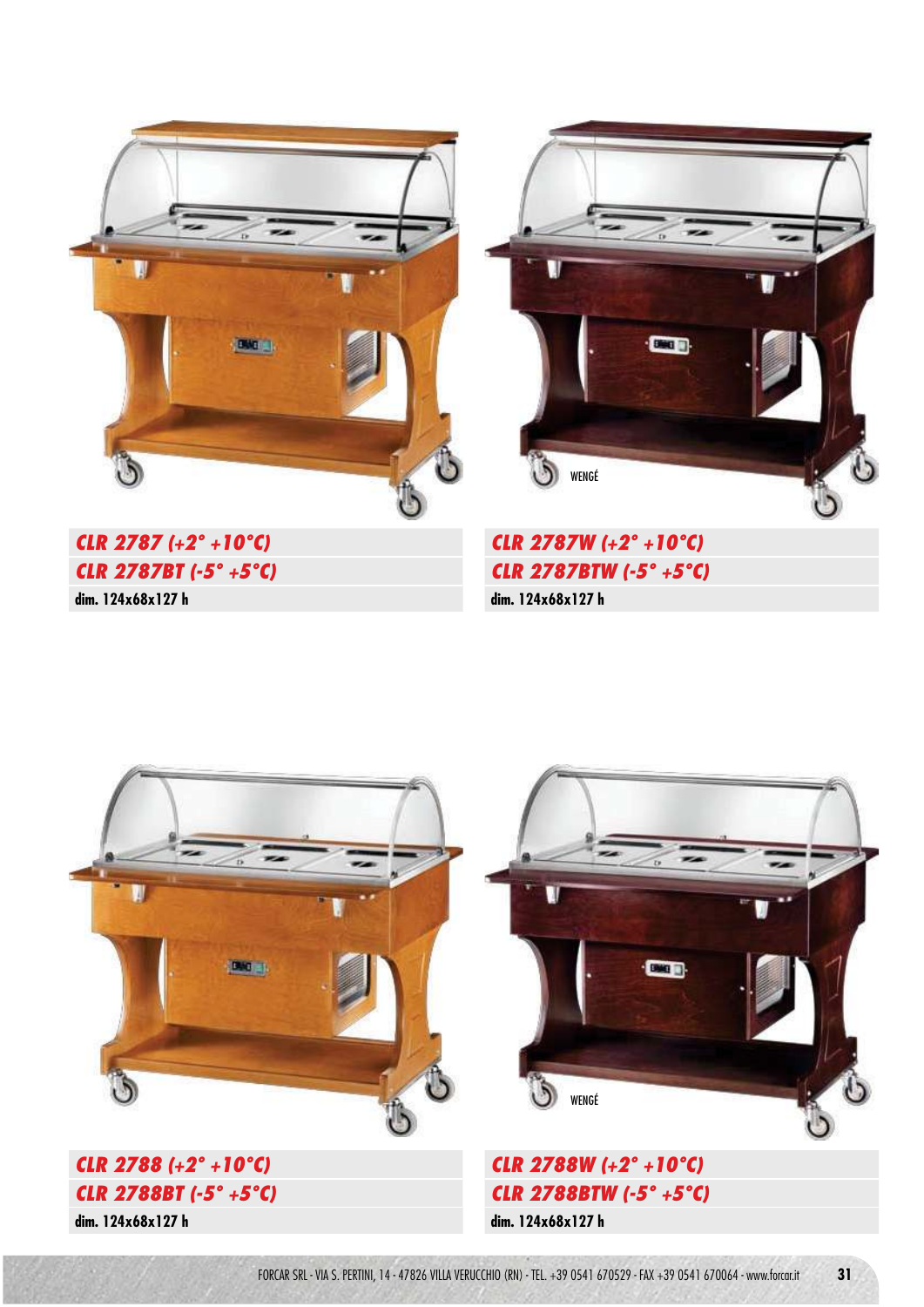ESPOSITORE COMBINATO CALDO +80° / FREDDO +4° +10°C. Struttura in legno massello. Cupola in plexiglass. Refrigerazione statica. Temperatura da °C +2 a +10 con coperchi posizionati. Voltaggio 230V 50Hz. Gas refrigerante: R 134 A. Riscaldato mediante resistenza elettrica W2000/230V +30° +90°. Dotato di 2 mensole d'appoggio pieghevoli. Capacità n. 4 gastronorm 1/1 h 150 (bacinelle escluse).

COMBINED TO BUILD IN HOT +80° / COLD +4° 10°C DISPLAY CASE. Solid wood frame. Plexialass cover. Static refrigeration. Temperature between C° +2 to +10 when covers are positioned. 230V 50Hz. Refrigerant: R134A. Resistance heating W2000/230V +30 $^{\circ}$  +90°. Equipped with 2 folding shelves. Capacity: 4 GN 1/1 H. 150 (containers not included).

PRESENTOIR CHAUD +80° / FROID +4° + 10°C. Structure en bois massif. Convercle en plexiglass. Réfrigération statique. Température de +2°C à +10°C avec les couvercles en position. Voltage 230V 50Hz. Gaz réfrigérant: R134 A. Chauffage à résistence électrique W2000/230 V +30° +90°. Equipé de 2 étagères pliable. Capacité: 4 GN 1/1 h 150 (bacs exlus).



AUSSTELLUNGSTRESEN WARM +80° / KALT +4° +10°C. Aufbau aus massivem Holz. Abdeckung aus Plexiglas. Statische Kühlung. Temperatur von 2°C bis 10°C (bei geschlossener Abdeckung). Versorgungsspannung 230V, 50Hz. Kühlgas: R134A. Erwärmtn durch elektrischen Widerstand 2000W/230 V +30° +90°. Ausstattung mit 2 Klappbarer Stützkonsolen. Kapazität: 4 (Schüsseln Ausgenommen).



**GN 1/1 h 150 - Gastronorm 4x1/1 (2 GN 1/1 + 2 GN 1/1)**

ESPOSITORE REFRIGERATO. Struttura in legno massello. Cupola in plexiglass. Refrigerazione statica. Temperatura da °C +2 a +10 con coperchi posizionati. Voltaggio 230 V 50 Hz 250W. Gas refrigerante: R 134 A. Dotato di 2 mensole d'appoggio pieghevoli. Capacità n. 4 gastronorm 1/1 h 150 (bacinelle escluse).

REFRIGERATED DISPLAY CASE. Solid wood frame. Plexiglass cover. Static refrigeration. Temperature between  $C^{\circ}$  +2 to +10 when covers are positioned. 230 V 50 Hz 250W. Refrigerant: R134A. Equipped with 2 folding shelves. Capacity: 4 GN 1/1 H. 150 (containers not included).

PRESENTOIR RÉFRIGERÉ. Structure en bois massif. Convercle en plexiglass. Réfrigération statique. Température de +2°C à +10°C avec les couvercles en position. Voltage 230V 50 Hz 250W. Gaz réfrigérant: R134 A. Equipé de 2 étagères pliables. Capacité 4 GN 1/1 h 150 (bacs exlus).

GEKÜHLTER AUSSTELLUNGWAGEN. Aufbau aus massivem Holz. Abdeckung aus Plexiglas. Statische Kühlung. Temperatur von 2°C bis 10°C (bei geschlossener Abdeckung). Versorgungsspannung 230 V, 50 Hz 250W. Kühlgas: R134A. Ausstattung mit 2 KlappbarerStützkonsolen klappbar. Kapazität 4 GN 1/1 h 150 (Schüsseln Ausgenommen).

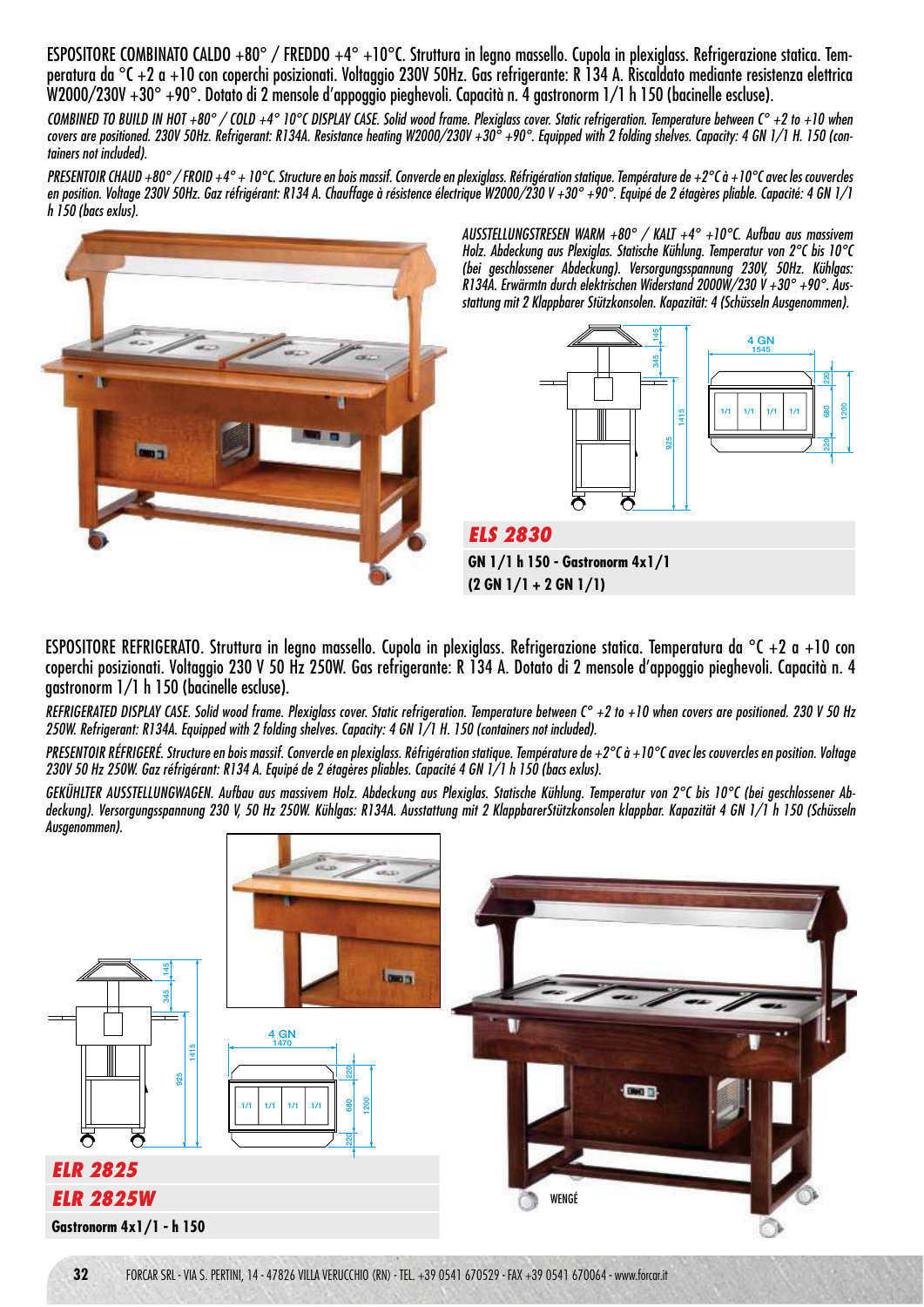Espositore refrigerato con cupola Refrigerated display case with dome Présentoir réfrigéré avec cloche Abkühlende ausstellung mit kuppel



**dim. 146x68x127 h**

**dim. 146x68x127 h**

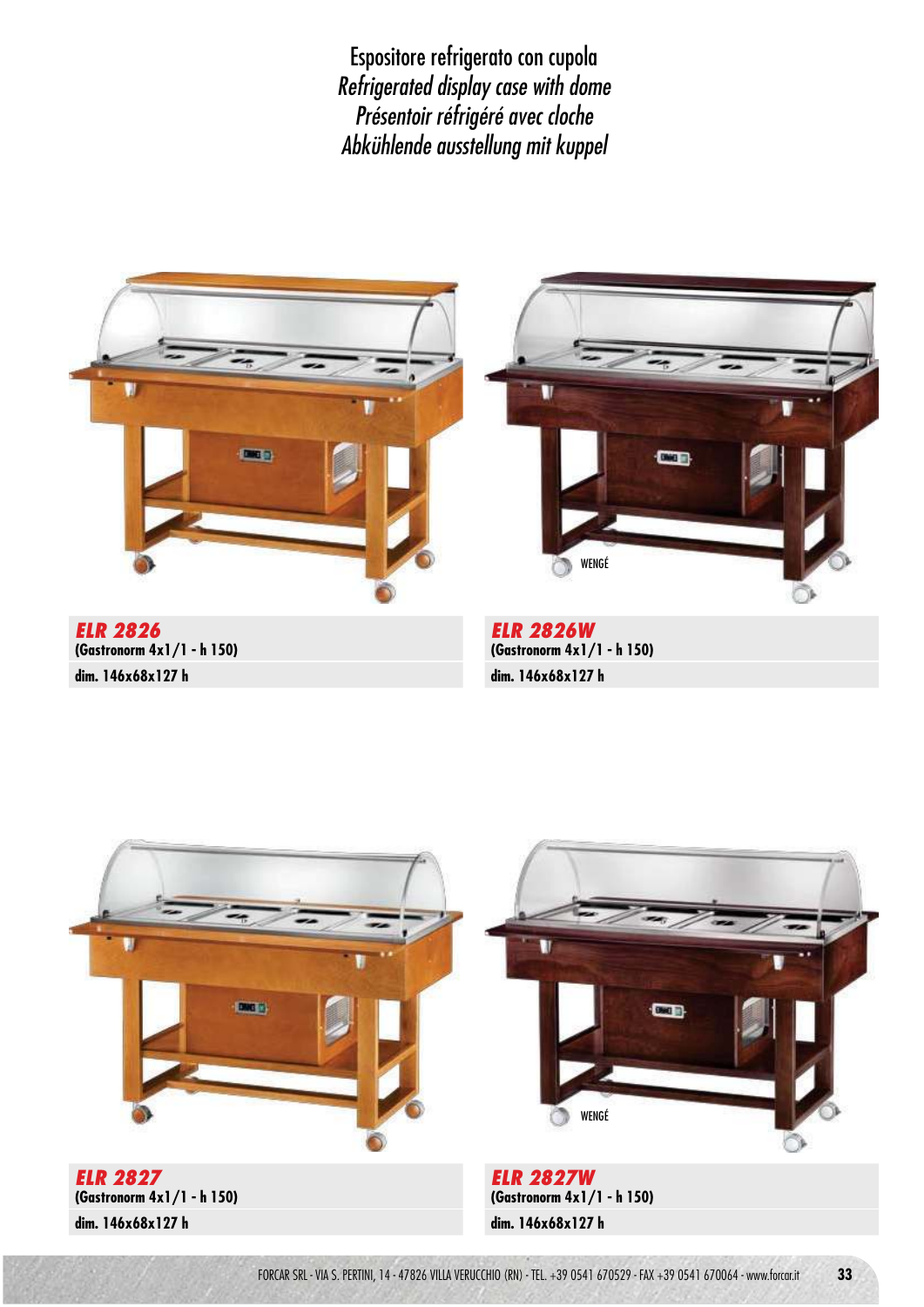ESPOSITORE CALDO BAGNOMARIA. Struttura in legno massello. Cupola in plexiglass. Temperatura da °C +30 a +90. Voltaggio 230 V 50 Hz. Riscaldato mediante resistenza elettrica W 2000. Dotato di 2 mensole d'appoggio pieghevoli. Capacità n. 4 gastronorm 1/1 h 150 (bacinelle escluse).



HOT DISPLAY CASE BAIN MARIE. Solid wood frame. Plexiglass cover. Temperature between C° +30 to +90. 230 V 50 Hz. Resistance heating W 2000. Equipped with 2 folding shelves. Capacity: 4 GN 1/1 H. 150 (containers not included).

PRESENTOIR CHAUD BAIN-MARIE. Structure en bois massif. Convercle en plexiglass. Température de +30 à +90°C. Voltage 230V 50 Hz. Chauffage à résistence électrique W 2000. Equipé de 2 étagères pliables. Capacité 4 GN 1/1 h 150 (bacs exlus).

WÄRME AUSTELLUNGWAGEN WASSERBÄDER. Aufbau aus massivem Holz. Abdeckung aus Plexiglas. Temperatur von +30 bis +90°C. Versorgungsspannung 230 V, 50 Hz. Erwärmtn durch elektrischen Widerstand W 2000. Ausstattung mit 2 Klappbarer Stützkonsolen. Kapazität: 4 GN 1/1 h 150 (Schüsseln Ausgenommen). WENGÉ







**ELC 2828 € 1900,00 ELC 2828W € 1900,00 Gastronorm 4x1/1 - h 150**



Mensola legno per unione ELR 2825 2828 - 2830 da 70x68. Junction wooden shelf ELR 2825 - 2828 - 2830 da 70x68. Etagére de union en bois ELR 2825 - 2828 - 2830 da 70x68. Holzplatte für Verbinoung ELR 2825 - 2828 - 2830 da 70x68.



**MLUN € 120,00**



**ANUN € 155,00**

### **CF411 OPTIONAL € 146,00**

Vasca inox forata 4X 1/1-H 100 - Stainless steel perforated container - Bac inox perforée - Behälter aus rostfreiem Stahl mit löcher

ESPOSITORE IN LEGNO NEUTRO. Struttura in legno massello. Cupola in plexiglas. Piano inox. Dotato di 2 mensola d'appoggio pieghevoli.



Neutral wooden display case. Solid wood frame. Plexiglas cover. Stainless steel surface. Equipped with two folding shelves.

Présentoir en bois neutre. Structure en bois massif. Couvercle en Plexiglas. Dessus en acier inox. Equipé de deux étagères pliables.

Neutraler Holzausstellungswagen. Aufbau aus massivem Holz. Abdeckung aus Plexiglas. Fläche aus Rostfreier Stahl. Mit zwei klappbaren Stützkonsolen ausgerüstet.

**ELN 2835 € 1370,00 ELN 2835W € 1370,00 dim. 147x82x141 h**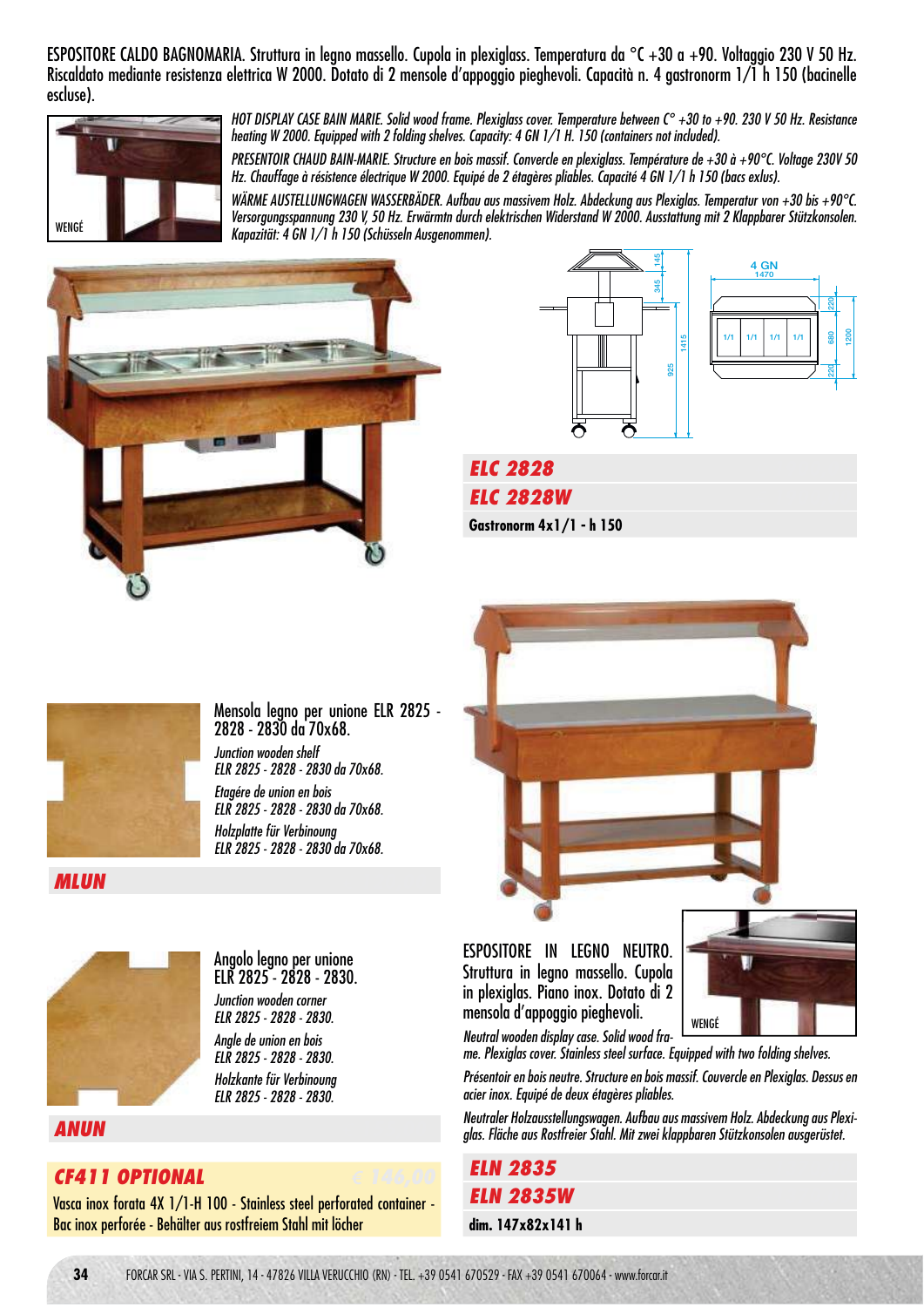Espositore caldo bagnomaria con cupola Bain-marie warmed display case with dome Présentoir chauffé bain-marie avec cloche Warme wasserbadausstellung mit kuppel



**dim. 147x68x127 h**

**dim. 147x68x127 h**

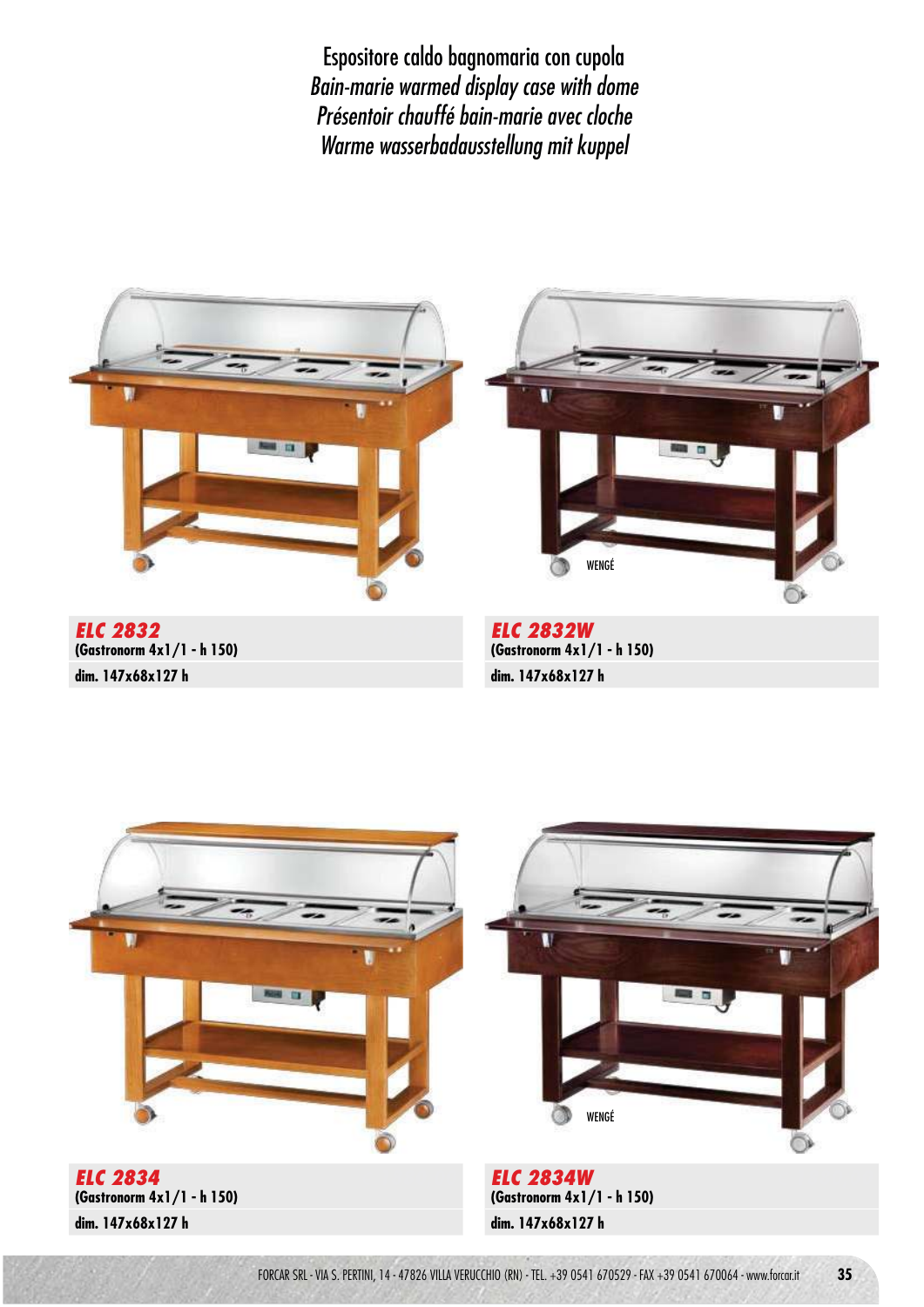Espositore caldo con piano in vetro e cupola Warmed display case with glass surface and dome Présentoir chauffé avec surface en verre et cloche Warme ausstellung mit glasfläche und kuppel



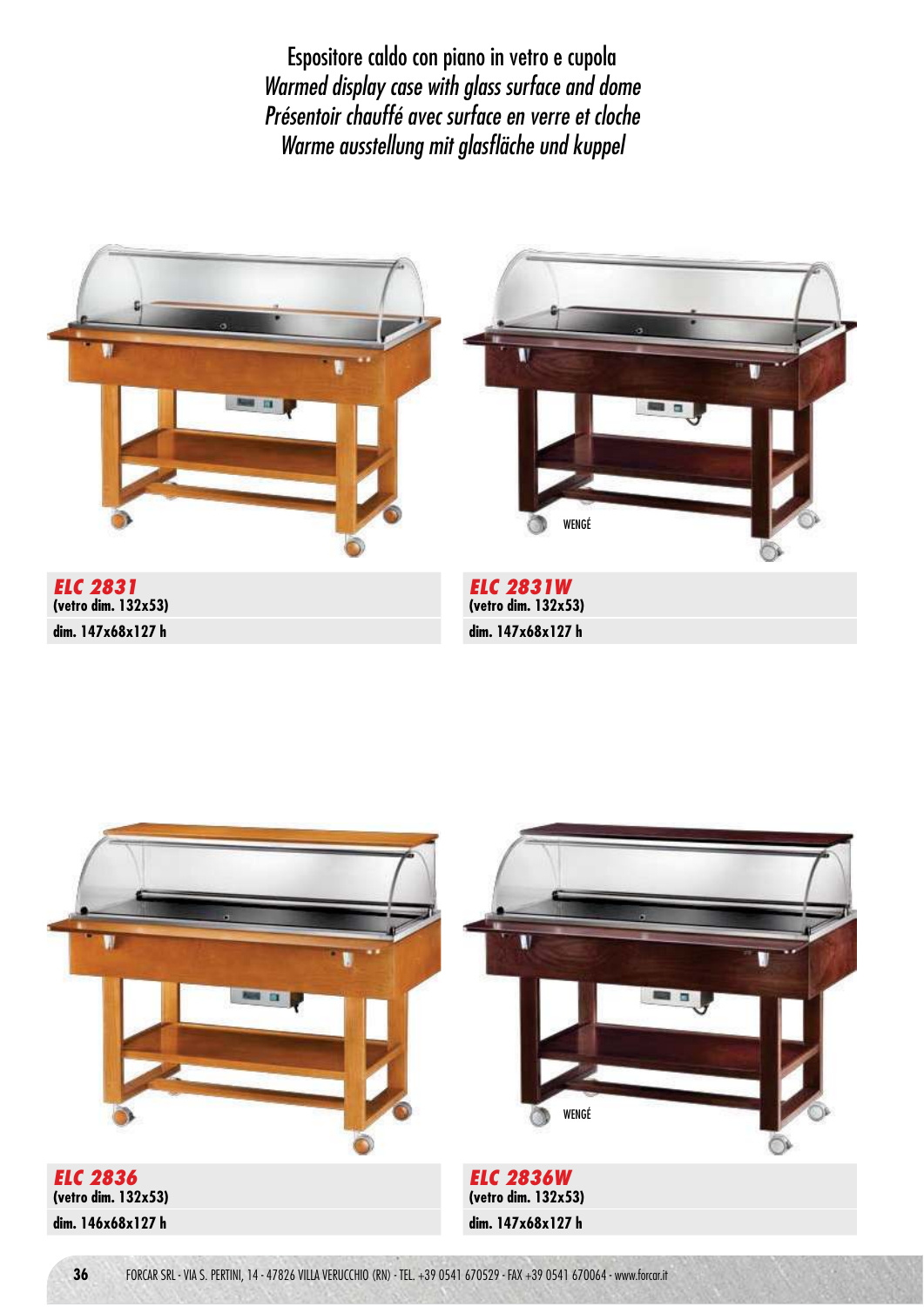Espositore caldo con piano in vetro e cupola Warmed display case with glass surface and dome Présentoir chauffé avec surface en verre et cloche Warme ausstellung mit glasfläche und kuppel



Espositore caldo con piano in vetro e lampade a infrarossi Warmed display case with glass surface and infrared lamps Présentoir chauffé avec surface en verre et lampes infrarouges Warme ausstellung mit glasfläche und infrarotlampen

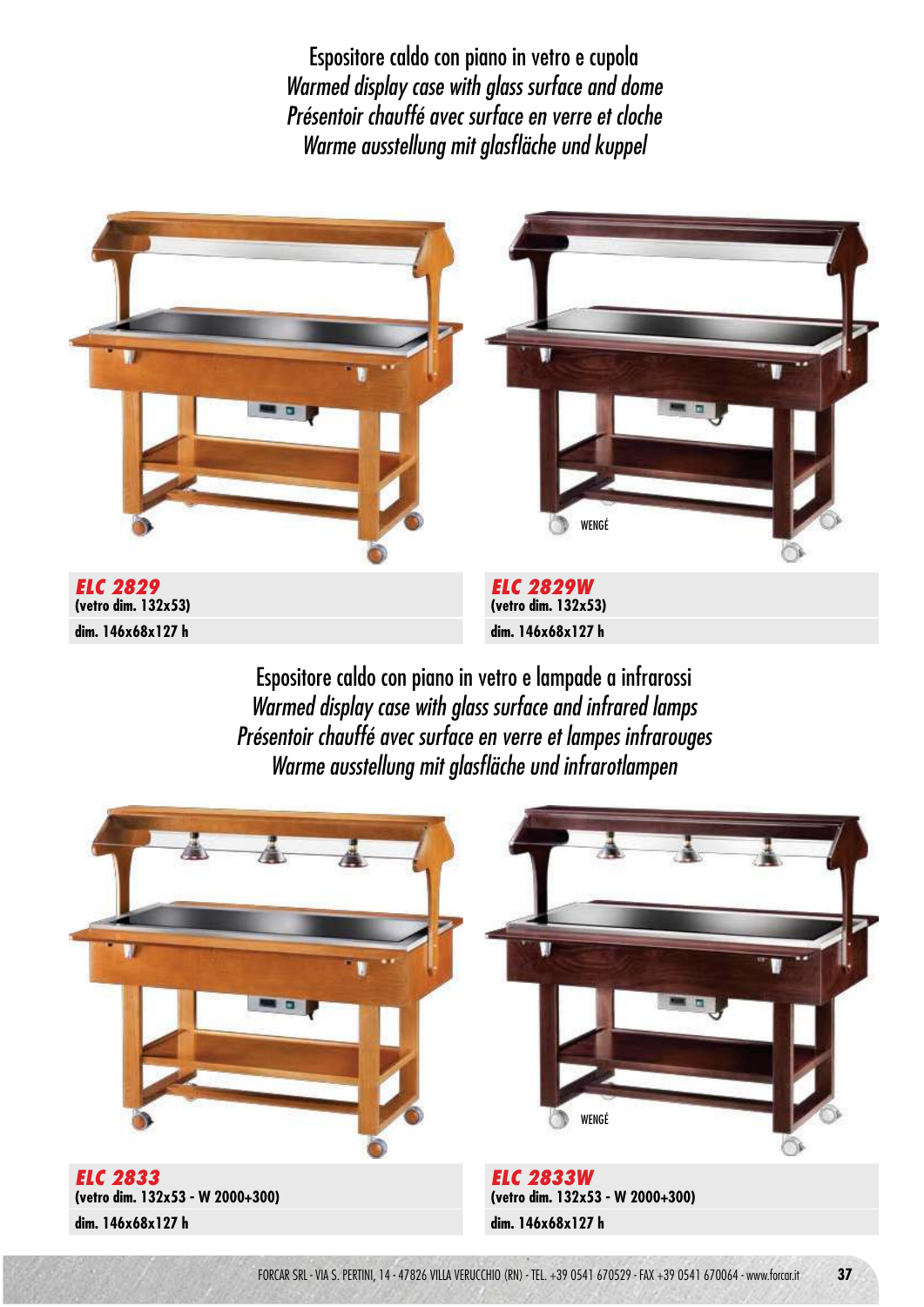# **Bolliti e arrosti - Roast and boiled meat trolley Chariot pour bouillis et rotis - Wagen für Kochfleisch und Braten**

Struttura portante in legno multistrato di betulla tinto noce monocorpo. Vasca in acciaio inox per contenitori gastronorm munita di scarico. Riscaldamento mediante resistenza elettrica W 2000 230V 50/60 Hz (bacinelle escluse).

Multilayer birchwood walnut colour monobloc frame. Stainless steel basin for gastronorm containers with drain pipe. Resistance heating W 2000 230V 50/60 Hz (containers not included).

Chassis monobloc en bois feuilleté de bouleau couleur noyer. Bac en acier inoxydable pour cuvettes gastronorm, equipés d'égout. Chauffage à résistance électrique W 2000 230V 50/60 Hz (bacs exlus).



Traggestell aus Vielschichtem Birkeholz Nussbaum Farbe von einem Block. Schal aus rostfreim Stahl für Gastronorm. Behälter, mit Ablaß. Erwärmtn durch elektrischen Widerstand W 2000 230V 50/60 Hz (Schüsseln Ausgenommen).

|                                                                                                                                       | <b>CL 2760</b>                      |  |
|---------------------------------------------------------------------------------------------------------------------------------------|-------------------------------------|--|
|                                                                                                                                       | <b>CL 2760W</b>                     |  |
|                                                                                                                                       | dim. 89x65x95 h - GN 2x1/1 - h 150  |  |
|                                                                                                                                       | <b>CL 2770</b>                      |  |
|                                                                                                                                       | <b>CL 2770W</b>                     |  |
| WENGÉ                                                                                                                                 | dim. 123x65x95 h - GN 3x1/1 - h 150 |  |
| A 580 OPTIONAL<br>Portacoperchi inox - Stainless steel lid-holder - Porte-couvercles en acier inoxydable - Deckelhalter aus Edelstahl |                                     |  |
| A 590 OPTIONAL Portacoltelli - Knivfes-holder - Porte-couteaux - Messerhalter                                                         |                                     |  |

#### Portacoperchi inox - Stainless steel lid-holder - Porte-couvercle

| <b>TUTHCOPOTENT INVALUATION THE INTERNATIONAL CONTRACT CONTRACT INVARIANCE DUCKCHING INVITATION IN</b>  |  |  |
|---------------------------------------------------------------------------------------------------------|--|--|
| A 590 OPTIONAL Portacoltelli - Knivfes-holder - Porte-couteaux - Messerhalter                           |  |  |
| A 600 OPTIONAL                                                                                          |  |  |
| Scorrevole portapiatti con tagliere polietilene - Sliding plate-holder with polyethilene chopping-board |  |  |
| Porte-plat coulissant. Planche polyéthyléne - Tellerhalter mit Hackbrett aus Polyäthylen                |  |  |



CARRELLO TERMICO BAGNOMARIA IN LEGNO PER BUFFET. Buffet caldo cap. 3 x 1/1 h. 150 GN (bacinelle escluse). Theral bain-marie wooden trolley for banquets. Chariot thermique bain-marie en bois pour banquets. Thermowagen Bain-Marie für Büffet.

**CL 2772 € 1670,00**

#### **dim. 123x70x135 h - GN 3x1/1 - h 150**

WENGÉÒ CARRELLO TERMICO BAGNOMARIA IN LEGNO PER BUFFET. Buffet caldo cap. 3x1/1 h. 150 GN (bacinelle escluse). Thermal bain-marie wooded trolley for barquets.

Chariot thermique bain-marie en bois pour banquets. Thermowagen Bain-Marie für Büffet.



**dim. 123x75x135 h - GN 3x1/1 - h 150**

## **C OPTIONAL € 88,00**

N. 4 ruote con cuffia ottonata - 4 wheels with beassy covers - 4 roues avec couverture cuivrée - 4 Räder mit Vermessinger Kappen

ATTENZIONE! Le foto sono con OPTIONAL (ruote cuffiate) / ATTENTION! Photos shown on the catalogue are with OPTIONAL (wheels with hoods) ATTENTION! Les photos sur le catalogue sont avec OPTIONAL (roues avec casques) / ACHTUNG! Die Photo auf dem Katalog sind EXTRAAUSSTATTUNG (Rollen mit Kappen)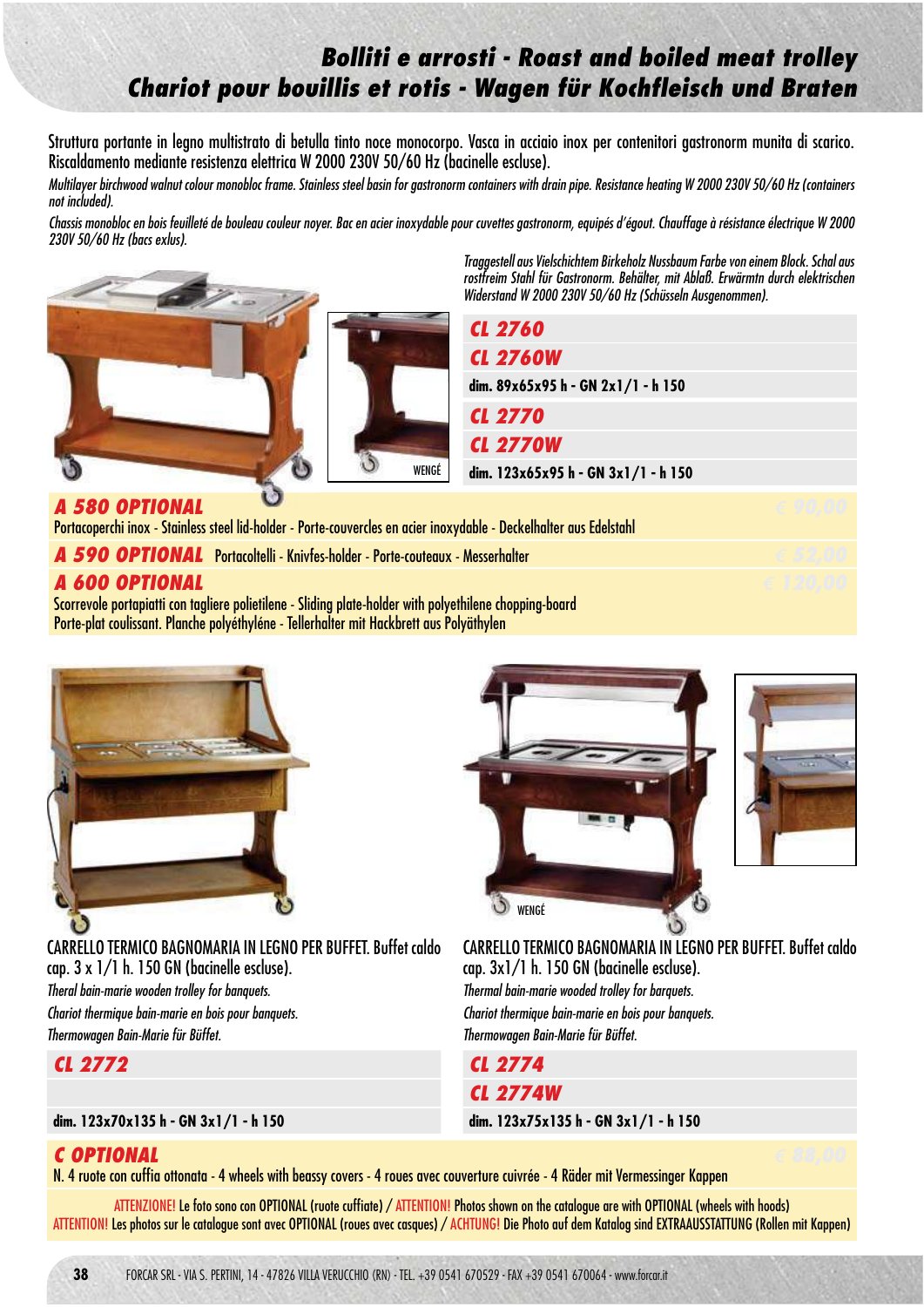Carrello ternico bagnomaria con cupola Thermal bain-marie trolley with dome Chariot thermique bain-marie avec cloche Wasserbadthermowagen mit kuppel



**CL 2777 (Gastronorm 3x1/1 - h 150) dim. 124x68x127 h**



**CL 2777W (Gastronorm 3x1/1 - h 150) dim. 124x68x127 h**



**CL 2778 (Gastronorm 3x1/1 - h 150) dim. 124x68x127 h**

**CL 2778W (Gastronorm 3x1/1 - h 150) dim. 124x68x127 h**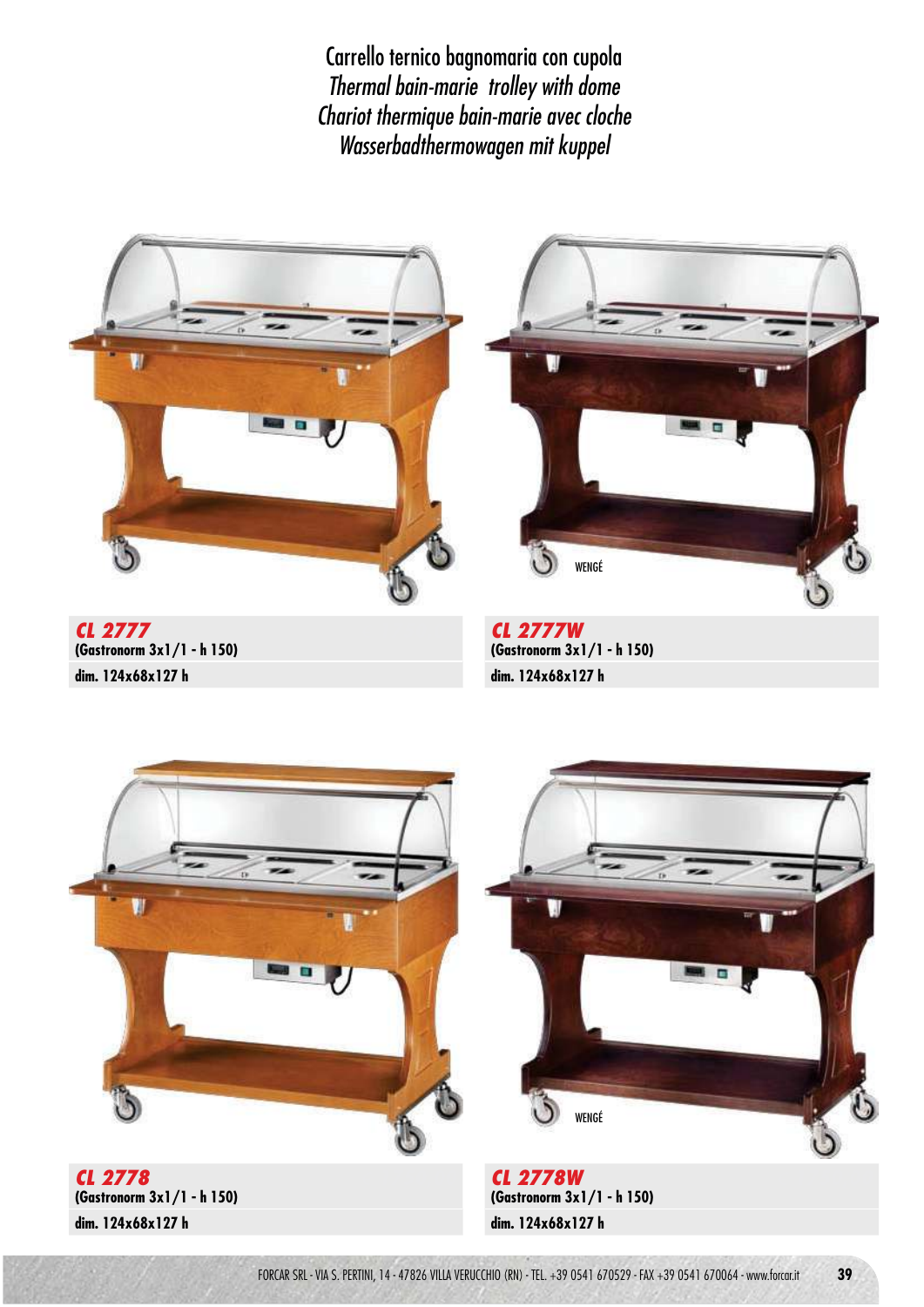CARRELLI ESPOSITORI CON PIANO IN VETRO RISCALDATO +30° +90°C dimensioni piano 99x53 cm. Potenza W 1500 V 230 Hz 50/60. Anche in versione con cupola semicircolare ideale per esporre antipasti caldi su pirofile e bacinelle gastronorm.

DISPLAY CASEW TROLLEY WITH SURFACE IN HEATED GLASS +30° +90°C. Surface dimensions 99x53 cm. Power W 1500 V 230 Hz 50/60. Also available with half-round dome. Suitable to show appetisers placed in oven.proof dishes and gastronorm containers.

CHARIOT PRÉSENTOIR AVEC PLAN EN VERRE CHAUFFÉ +30° +90°C. Dimensions du plan 99x53 cm. Puissance W 1500 V 230 Hz 50/60. Version avec cloche sémi-circulaire. Idéal pour l'exposition de horsd'œuvre chauds sur plats à four et bacs gastronorm.

AUSSTELLUNGSWAGEN MIT ERWÄRMTER GLASSFLACHE +30° +90°C. Abemessungen der Flacher 99x53 cm. Leistung W 1500 V 230 Hz 50/60. Lieferbar Ausführung auch mit halbrunder Kuppel ideal um die warme Vorspeise in feuerfesten Formen und in Gastronorm Behältern zu ausstellen.